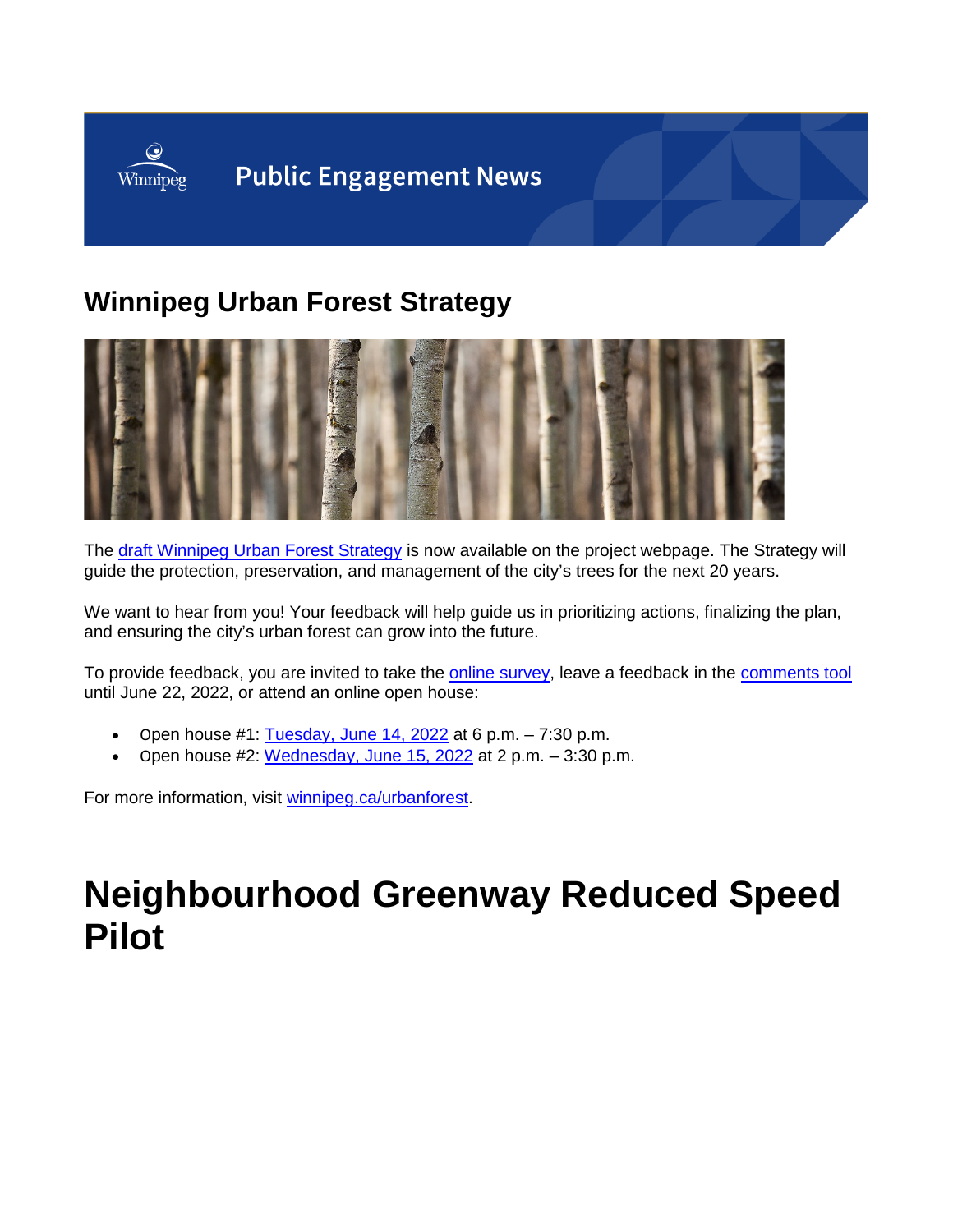

Neighbourhood greenways are on-street routes designated to comfortably and safely move both cyclists and pedestrians *and* motor vehicles. Greenways typically include a range of treatments from low-impact things like signage, bike signals, and pavement markings to varying degrees of traffic calming including a best-practice speed limit of 30 km/h.

The pilot has been in place since summer 2021 on four existing neighbourhood greenways:

- Eugenie Street from St. Mary's Road to Youville Street
- Warsaw Avenue from Thurso Street to Pembina Highway
- Machray Avenue from Fife Street to Main Street
- Powers Street from Dufferin Avenue to Partridge Avenue

We are now collecting feedback from area residents and greenway users to determine what effect – if any – the speed reduction and associated measures had on their experiences.

Share your feedback through an [online survey](https://winnipeg.surveymonkey.com/r/2W55N2F) until June 30, 2022 or attend one of three in-person popup events:

- Pop-up #1: Warsaw Avenue at Lilac Street on Monday, June 13, 2022 at 4 p.m. 6 p.m.
- Pop-up #2: Machray Avenue at Powers Street on Monday, June 20, 2022 at 4 p.m. 6 p.m.
- Pop-up #3: Eugenie Street at Kenny Street on Tuesday, June 21, 2022 at 4 p.m. 6 p.m.

For more information, visit [winnipeg.ca/greenwaypilot.](https://engage.winnipeg.ca/neighbourhood-greenway-reduced-speed-pilot)

## **Henderson Highway North Improvements Study**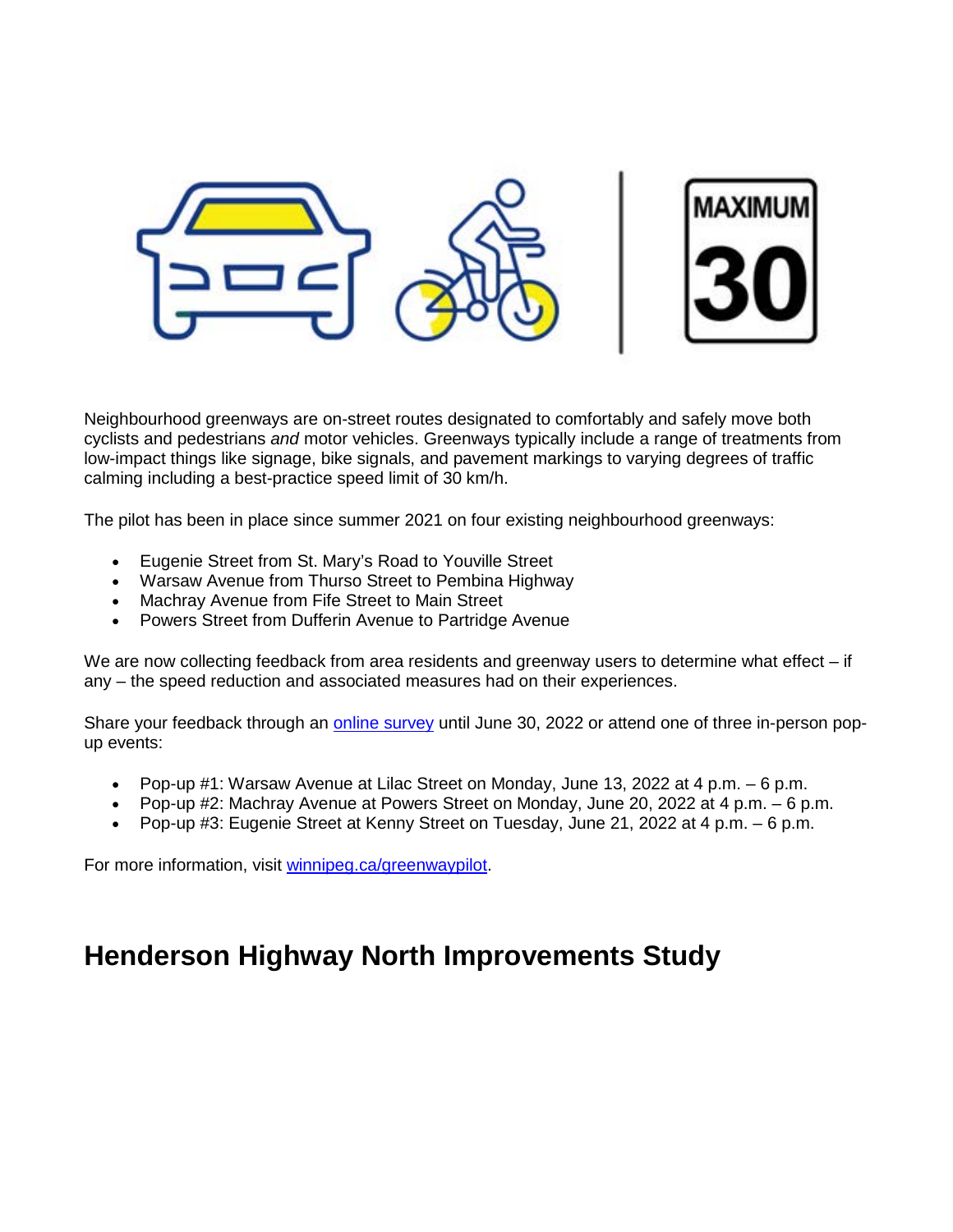

Phase 2 of the Henderson Highway North Improvements Study is now underway, and we want to hear from you! The Henderson Highway North Improvements Study is looking to improve safety, traffic flow, and livability along Henderson Highway from Gilmore Avenue to the north city limit at Glenway Avenue.

We want your input on:

- New active transportation options [\(option 1 -](https://engage.winnipeg.ca/24366/widgets/104343/documents/81835) preferred and [option 2 -](https://engage.winnipeg.ca/24366/widgets/104343/documents/81836) alternate) to increase safety and accessibility
- [Roadway improvements](https://engage.winnipeg.ca/24366/widgets/104343/documents/81823) including a median to manage access and improve safety
- Other adjustments with potential impacts to road safety

To provide feedback, take the [online survey](https://www.surveymonkey.com/r/hendersonphase2) until June 24, 2022 or join us at in-person event:

- Pop-up: McIvor Mall, 1795 Henderson Hwy on Saturday, June 11, 2022 at 9 a.m. to 12 p.m.
- Open house: Bronx Park Community Centre, 720 Henderson Hwy on Thursday, June 16, 2022 at 6:30 – 8:30 p.m.

For more information, visit [winnipeg.ca/henderson.](https://engage.winnipeg.ca/henderson-highway-north-study)

## **Regulating Short-Term Rentals**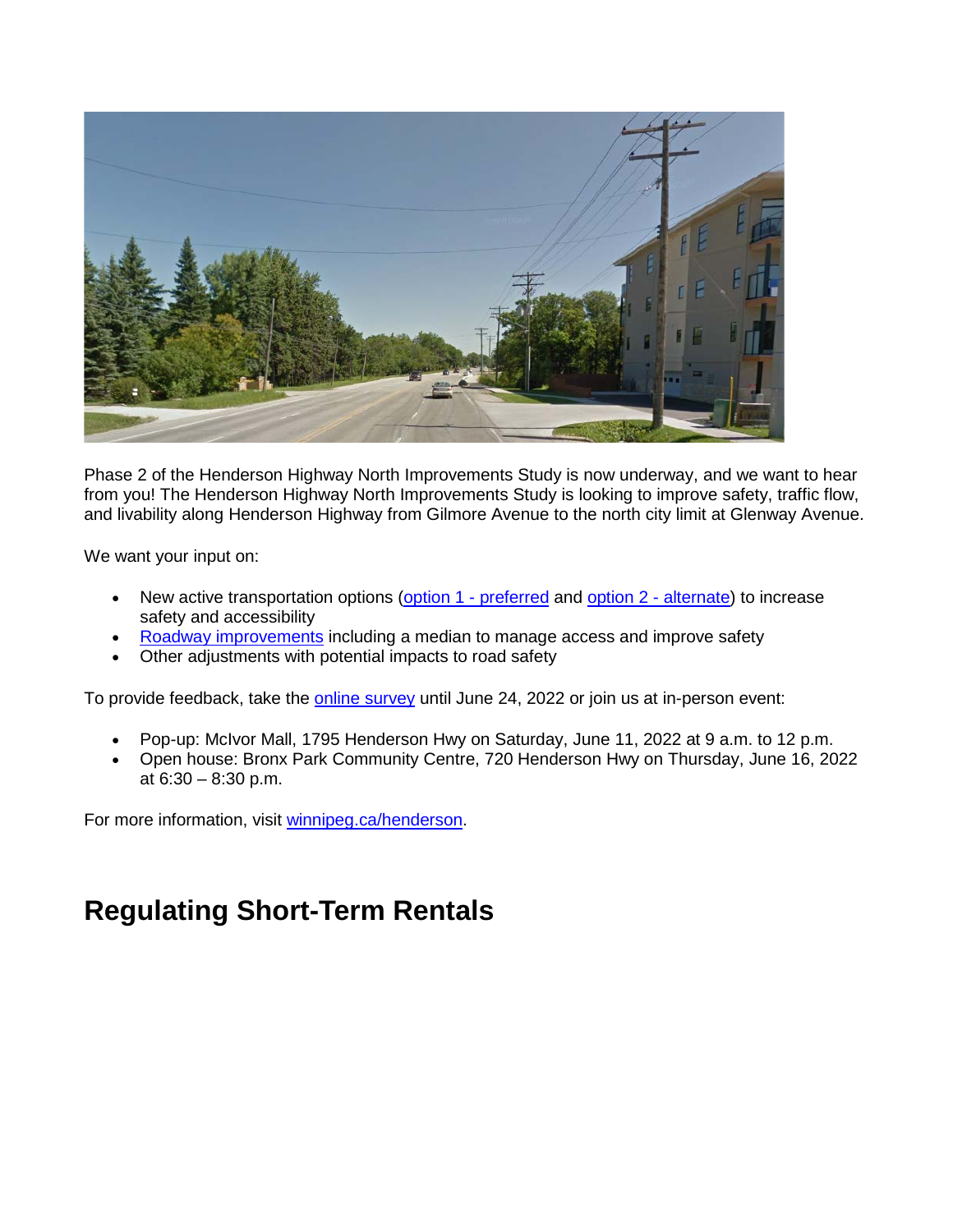

The City is exploring regulations to mitigate negative impacts and concerns caused by short-term rentals. Community concerns include impacts on housing market and rental housing, noise, and loss of sense of community. Short-term rentals are temporary accommodations (less than 30 consecutive days) in a dwelling such as an apartment, house, or condominium, provided by a property owner or principal tenant in exchange for payment. Common short-term rental platforms include Airbnb, VRBO, and HomeAway.

We are seeking input to understand the challenges and opportunities of short-term rentals in Winnipeg. If you are a host or property owner, or have short-term rentals in your neighbourhood, we want to hear from you. Complete the [online survey](https://engage.winnipeg.ca/short-term-rentals/survey_tools/survey) until June 30, 2022.

For more information, visit [winnipeg.ca/shorttermrentals.](https://engage.winnipeg.ca/short-term-rentals)

**We strive to promote public events at least two weeks ahead through other means such as newspaper ads, social media, and direct mail.**

\_\_\_\_\_\_\_\_\_\_\_\_\_\_\_\_\_\_\_\_\_\_\_\_\_\_\_\_\_\_\_\_\_\_\_

**Connect With Us**



**Related**

[winnipeg.ca](https://winnipeg.ca/interhom/?utm_source=ehq_newsletter&utm_medium=email&utm_campaign=ehq-Engagement-news--Police-Funding-Model-and-Responsible-Pet-Ownerhsip-Bylaw-Review) [Engage Winnipeg](https://engage.winnipeg.ca/?utm_source=ehq_newsletter&utm_medium=email&utm_campaign=ehq-Engagement-news--Police-Funding-Model-and-Responsible-Pet-Ownerhsip-Bylaw-Review) [OurWinnipeg](https://www.winnipeg.ca/interhom/CityHall/OurWinnipeg/?utm_source=ehq_newsletter&utm_medium=email&utm_campaign=ehq-Engagement-news--Police-Funding-Model-and-Responsible-Pet-Ownerhsip-Bylaw-Review)

**Privacy Statement**